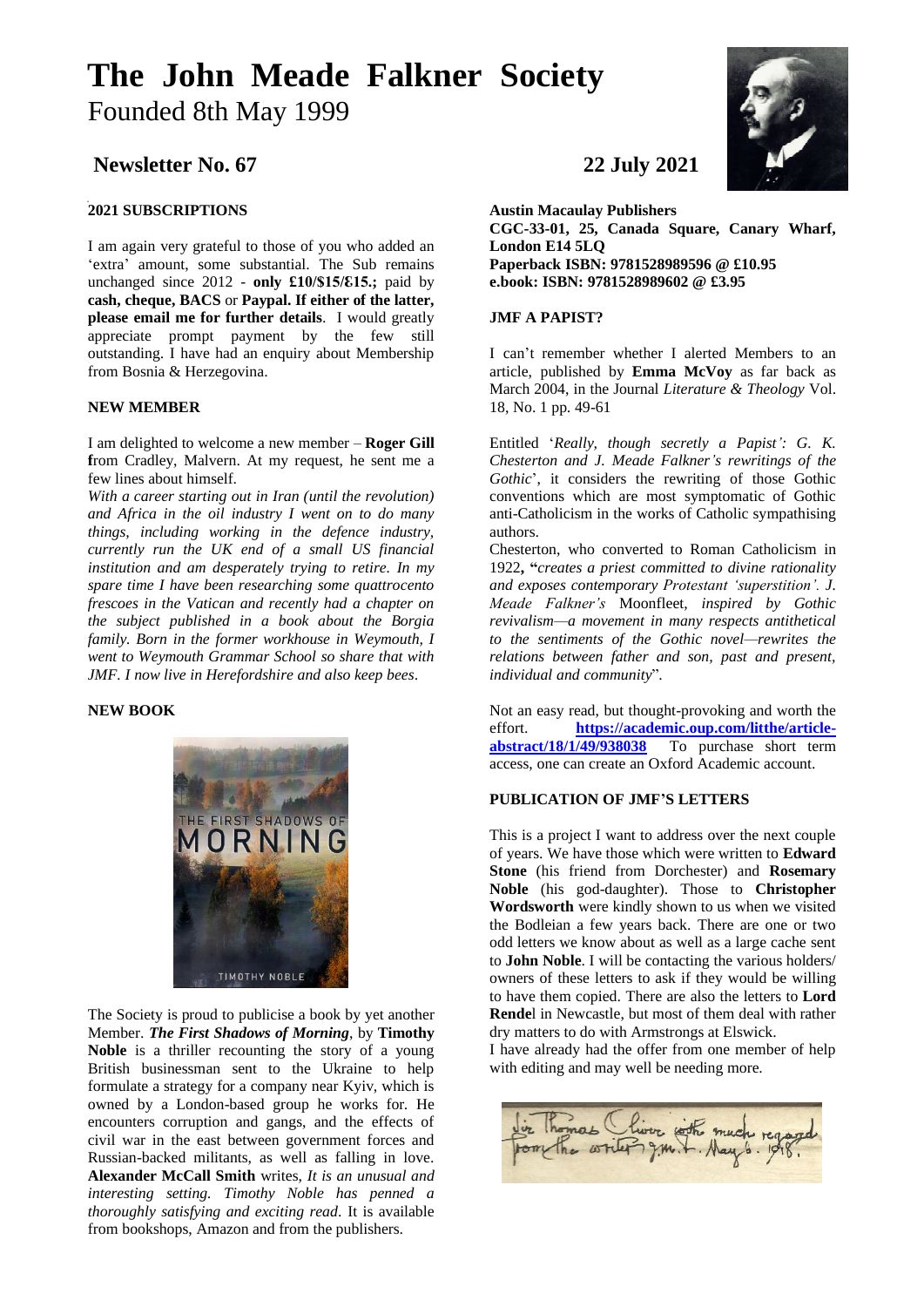#### **LE DIAMONT DE BARBENOIRE**

John Meade Falkner's novels have been translated into several of the major western European languages in recent years but the first foreign translation, and a very good one, is *Moonfleet* in French.

*Le Diamant De Barbenoire* (par) John Meade Falkner was published in the 'Collection Flammarion' in 1952. The colophon at the end, which all French books have, to record their printing history, states that it was printed in October 1952 and granted copyright in the 4th quarter of the year. The very accurate translation is by Denise Meunier and the book has ten full-page illustrations by 'GOOR'. These are accomplished pen sketches, reproduced in monochrome, and show a careful reading and understanding of the text on the part of the artist. There is also a full page map, crucial for potentially puzzled French readers, showing the position of Dorset and the Isle of Wight relative to the coast of Normandy, and a colour-printed dust wrapper depicting the rescue of John Trenchard by Elzevir Block.

The scenes depicted are: Moonfleet Churchyard, John in the Crypt, Maskew and Mr. Glennie, the Auction, the Death of Maskew, the Sea-cave, Grace and John, the Well, John climbs in to Aldobrand's house, John with Grace and their Children.

Gaston Goor (1902-1977) made no secret of being a gay man, though this is not reflected in his Moonfleet illustrations which add considerably to the appeal of the edition. However, much of his other art could not have been exhibited publicly in this country in his lifetime, though the French were less inhibited. Personally, I prefer his drawings to those in other illustrated 'Moonfleets', and particularly the gloomy images in the Folio Society reprint of 2010. I bought my copy of the Flammarion edition direct from France from a seller whose printed packing note states that he has enclosed a breath of Breton sea air in the parcel! Evidently, Ernest Flammarion struggled somewhat in rendering *Moonfleet* into French, and *Flotte de Lune* or similar would probably have been less commercially appealing than 'Blackbeard's Diamond'.

To give a flavour of the quality of Denise Meunier's translation here are the verses on David Block's tombstone:

Privé de la vie par une main criminelle, Poussiere, je suis retourné a la poussiere, Je compte sur la miséricorde de Dieu Pour me sauver au jour de Jugement. Toi aussi, homme cruel,tu seras jugé; Repens-toi avant qu'il soit trop tard Ou, sinon, crains une terrible sentence, Car Dieu ne laissera pas ma mort impunie.

#### which I think compare well with

Of life bereft (by fell design), I mingle with my fellow clay. On God's protection I recline To save me in the Judgment Day. There too must you, cruel man, appear, Repent ere it be all too late; Or else a dreadful sentence fear, For God will sure revenge my fate.

though the English rhymes when the French does not!

*Barbenoir*e is a pleasant little hardback in a light yellow canvas binding, though the esparto based paper is of a lower quality than a British Penguin Book of the same period. As the edition is surely out of copyright, I assume we will not be troubled by the gendarmes if we reproduce Goor's sketch of the scene in Moonfleet churchyard which forms the frontispiece to the first foreign translation of one of the works of John Meade Falkner.

#### **John Gretton**

#### **HUMPHREY BASKERVILLE**

After I published **Charles Nugent's** plea for information about Humphrey Baskerville in the March Newsletter, **Richard Davenport-Hines** kindly send the following:

Humphrey Baskerville was born 1879, educated at Wellington and at Oriel, Oxford (BA 1902; MA 1905). He was ordained deacon 1905 and priest 1908; curate of Wantage 1905-6, of S. John's, East Dulwich 1906-9, & of Chislehurst 1909-10. He was second son of John Baskerville, of Crowsley Park, near Shiplake/ Henleyon-Thames, Oxon (1839-1927). His elder brother Geoffrey (1870-*1944*) got first-class honours in Modern History at Christ Church Oxon, become a Fellow of Keble, but had to resign his Fellowship in 1914 because he had grown too friendly with male undergraduates. Geoffrey wrote a wonderful book, "English Monks & the Suppression of the Monasteries" (1937), which I enjoyed reading years ago. Humphrey inherited Crowsley on Geoffrey's death in 1944: neither brother married. The family have a not particularly informative entry in Burke's Landed Gentry, 1952 edition.

#### *MOONFLEET* **NAMES**

Some members may recall a few years ago that I was trying to discover which translation of the Psalms was used for Colonel John Mohune's coded message as to the whereabouts of the diamond, as the verses are not from Psalms in the back of the Book of Common Prayer. I am still searching – and will reveal the answer, if I ever find it!

However, on a completely different track (but still with a biblical theme) I stumbled upon a possible connection with two names in *Moonfleet* – which may interest members.

For a Bible Study Group in my Parish, I was researching the reasons why the longer 'ending' of the Lord's Prayer in the Gospel according to Matthew, i.e. "*For thine is the kingdom, The power, and the glory, For ever and ever. Amen*." \* does not appear in some translations of the Bible? The simple answer is that those words do not appear in the earliest Greek manuscripts of the New Testament, and most scholars conclude that the words were added a bit later to make the prayer more Liturgical for use in Church worship.

I agree, but still wanted to find out more. So, I started digging and found that in the first few centuries after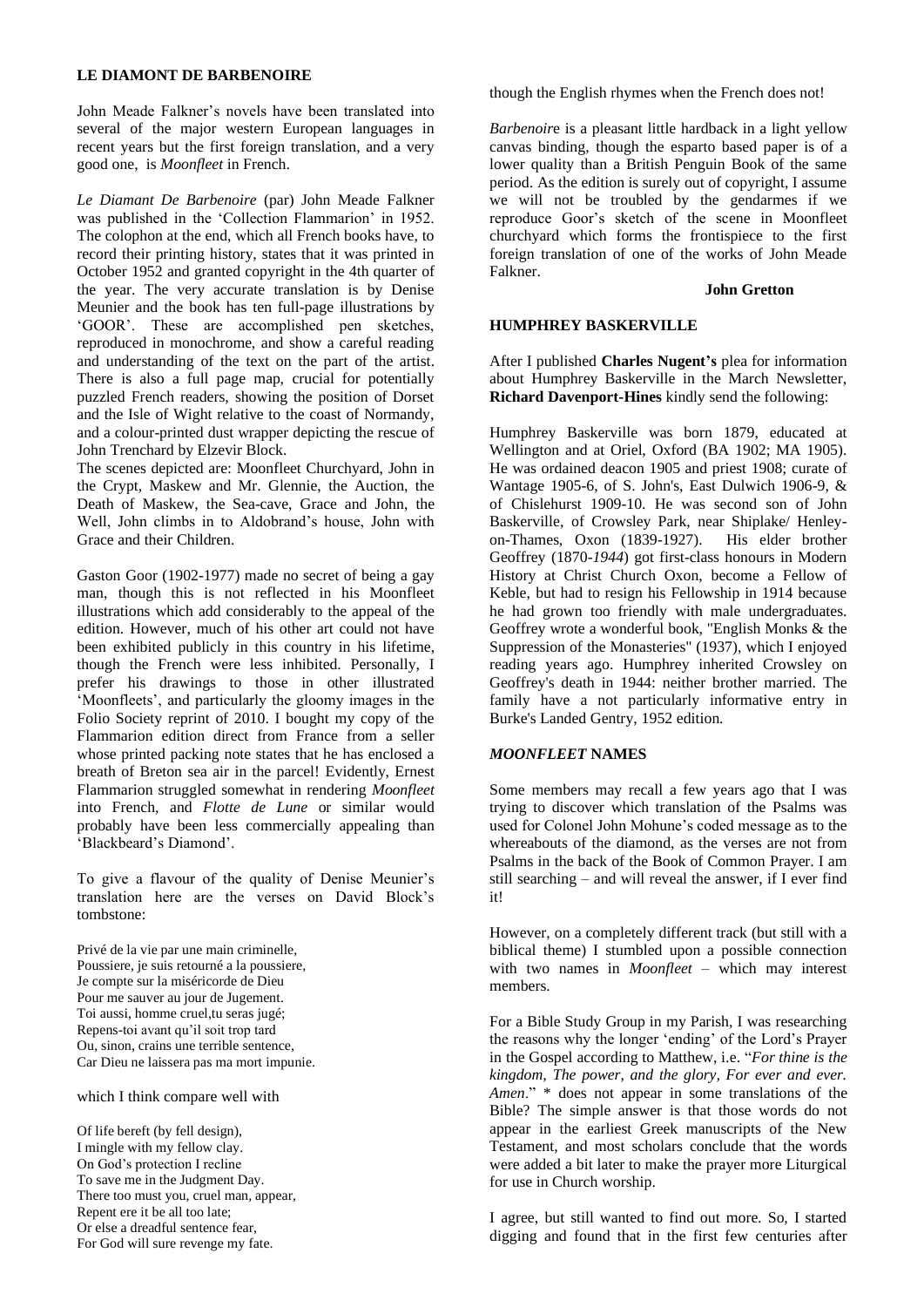Christ, Biblical copyists were not particularly discerning as to when the manuscript they were copying was written. Eventually, after Erasmus had published the first printed Greek Testament in 1516, the text started to become standardized. Then the first people to use the Latin title Textus Receptus ("the Received Text") for the Greek New Testament in 1633 were a firm of printers in Leiden in the Netherlands. The names of the printers were: Bonaventura and Abraham Elzevir!

I must confess to being quite excited, as I couldn't believe that this was pure coincidence, and wondered whether this was where JMF got the names for the smugglers' ship and the landlord of the Why Not? The names sprang out of the page of the textual commentary that I was reading and, if I may quote from *Moonfleet*, when John was down the well,

"... *but as I moved my eyes downward they were brought up by a mark scratched on a brick, close to the hanging plummet-line.*

*Now, however lightly a man may glance through a book, yet if his own name, or even only one like it, should be printed on the page, his eyes will instantly be stopped by it; so too, if his name be mentioned by others in their speech, though it should be whispered never so low, his ears will catch it. Thus it was with this mark, for though it was very slight, so that I think not one in a thousand would ever have noticed it at all, yet it stopped my eyes and brought up my thoughts suddenly, because I knew by instinct that it had something to with me and what I sought." \*\* And, of course, it was the letter 'Y'*!

Now there may be others who have made this discovery previously – and I do apologize if I am going over old ground – but I was inspired to think the JMF used real names of real people to include in his wonderful story!

#### **Rev. Simon Law**

(Rector of Pitsea St. Gabriel with Nevendon St. Peter in Basildon, Essex)

\* *The Book of Common Prayer: Evening Prayer* (Oxford, Oxford University Press, 1662) p. 51.

\*\* J. Meade Falkner – *Moonfleet* (Arnold's English Literature Series edition) (London, Edward Arnold, n.d.) pp. 173-4.

#### **THE LOST** *THE LOST STRADIVARIUS*

Strange but true. Falkner once appeared on the cover of TV Times. That is to say, in January 1966 the magazine sported a still of Jeremy Brett in front of a portrait while playing a violin. Of course, years later, he would take to the instrument again – in his celebrated performances as Sherlock Holmes which rival those of Basil Rathbone. As for 1966, Brett appeared at gone ten on Saturday evening of January 29th as Sir John Maltravers in a version of *The Lost Stradivarius* written by Owen Holder and directed by Bill Bain.

The TV Times encapsulated this as "he fills me with such horror  $-$  as if his face is the face of wickedness itself".

A point well made, and there is much to written about paintings as a force in terror: not only Wilde but The Nebuly Coat. Why write about this now? Well, after ten

one recent evening, I broached a box of four DVDs, issued by the resourceful firm Network, called *Mystery and Imagination*. I lighted upon a 1970 version of Sweeney Todd, but this soon lacked the diverse attractions of the Stephen Sondheim and Tod Slaughter incarnations (especially with those involved in Victorian scenes sporting Seventies haircuts). And so I turned with one eye upon the substantial booklet lodged between the lugs of the plastic box.

And I leapt out a scream to rival any of those upon the barber's chair. What?

I saw two pages about the 1966 television production of *The Lost Stradivarius.* My heart leapt. Had this been waiting all the while in the boxed set? Alas, no. Roughly speaking, the series had sprung from one called Armchair Theatre, produced by ABC television. This firm was about to be taken over by one called Rediffusion, itself swiftly merging with the capital's Thames.

We can only assume that, in these commercial transactions, great assets were junked (just as the BBC thought that it wiser to re-use videotape rather than keep, for example, The Beatles' appearance on Juke Box Jury). The booklet cites Jeremy Brett's own penchant for Evil's manifestations: he told a contemporary interviewer that when a props man painted a cross on his front and set up the black-magic ritual, he was, "*for a moment, good and scared*". Which had an effect upon viewers, including one in Liverpool, who wrote to the magazine's letters column to say, "*I haven't been able to do a thing with my hair since* The Lost Stradivarius*. What a hairraising, spine chiller. My thanks to Jeremy Brett for a wonderful performance*."



And so, three decades after his death, Falkner had an effect upon the beehives which, one suspects, would have startled even as resolute an imagination as his (what did he make of Twenties flappers?). What documentation is there about the rights in that mid-Sixties film? While looking through the Edward Arnold archives, I found a huge correspondence between the Public Trustee and the Hollywood producers of the mid-Fifties Hollywood film of *Moonfleet*.

Could a copy of the film survive somewhere? The firm Network is known for seeking out such things. Even so... Somebody, somewhere could have kept a copy, just as a